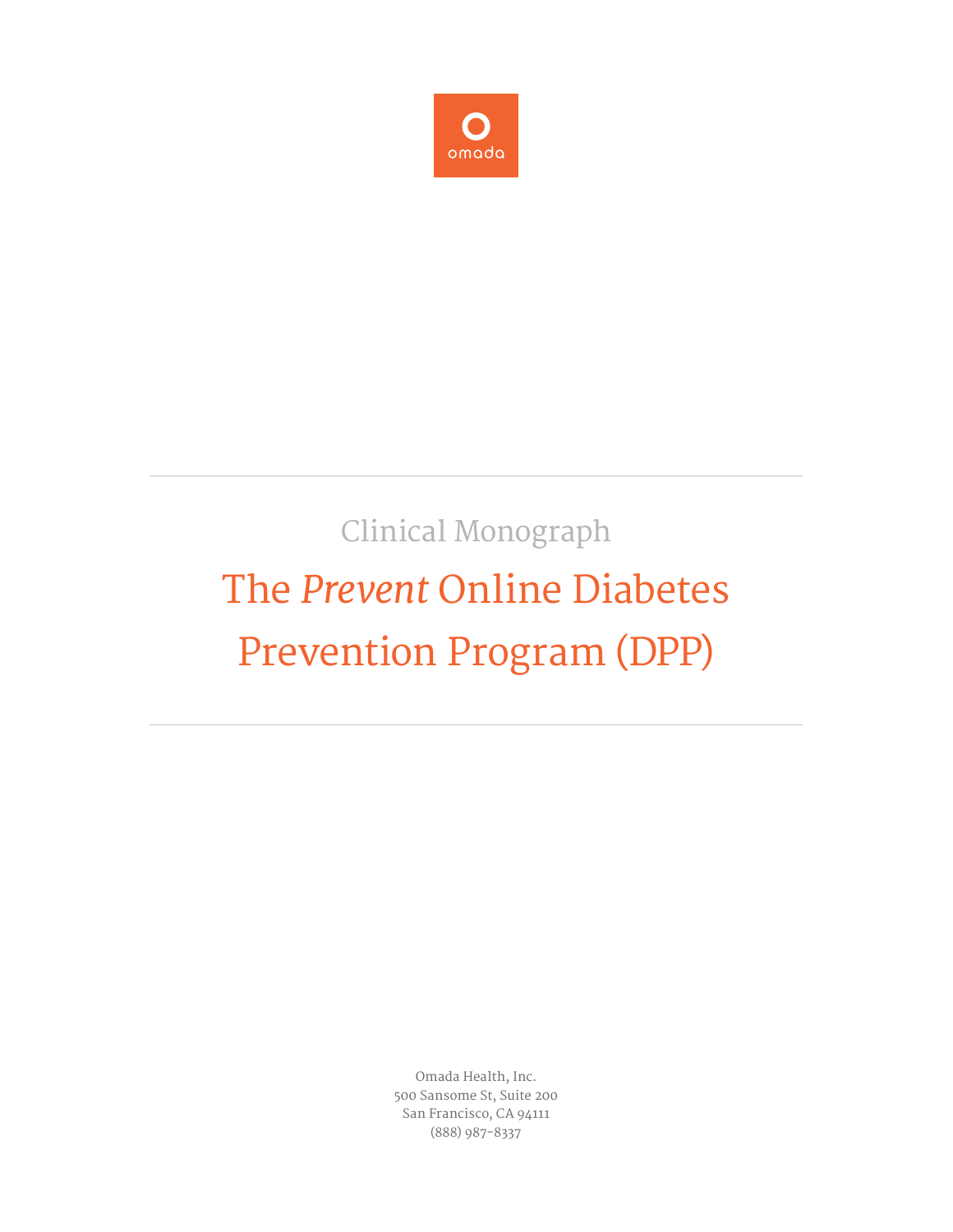#### The Diabetes Prevention Program (DPP) Clinical Trial

The Diabetes Prevention Program (DPP) is an evidence-based lifestyle change program for preventing type 2 diabetes. It is based on the lifestyle change program tested in the NIH's original DPP clinical trial that concluded in 2002. The original DPP included 16 core sessions focused on making moderate changes in both diet and physical activity, as well as a 'post core phase' focused on sustaining those changes over the rest of the year.<sup>1</sup> The goal of the DPP is to achieve modest weight lost over the first 4-6 months in the range of 5-10% of baseline body weight and maintain these lifestyle changes over the remainder of the year.<sup>2</sup>

The DPP clinical trial showed that compared to placebo, the DPP lifestyle change group reduced their risk of developing diabetes by 58% after 3 years and 34% after 10 years, outperforming the medication group, which reduced risk by 31% after 3 years and 18% after 10 years (Figure 1). Lifestyle



**(Top) Figure 1.** Cumulative Incidence of Diabetes By Study Group (All Ages) **(Bottom) Figure 2.** Cumulative Incidence of Diabetes By Study Group (Ages 60+)

change worked particularly well for participations aged 60 and older, reducing their diabetes risk by 71% over 2.8 years and 49% after 10 years (Figure 2). $1,7$ 

Further analyses of DPP data showed that lifestyle change participants who met the specified diet, exercise, and weight loss goals of DPP had the greatest diabetes risk reduction.9 In particular, weight loss was the strongest predictor of reduced diabetes risk in the lifestyle change group: those who lost 5% or more of their body weight reducing their risk by 54%, and those who lost 10% or more of their body weight reducing their risk by 85%.<sup>10</sup> The authors concluded that diabetes risk reduction efforts should emphasize weight loss, which is aided by increased exercise. Additional analyses have also shown that the DPP lifestyle change program also helped prevent metabolic syndrome and led to reductions in blood pressure, triglycerides, HDL cholesterol, C-Reactive Protein (CRP), and fibrinogen (risk factors for heart disease).<sup>6</sup>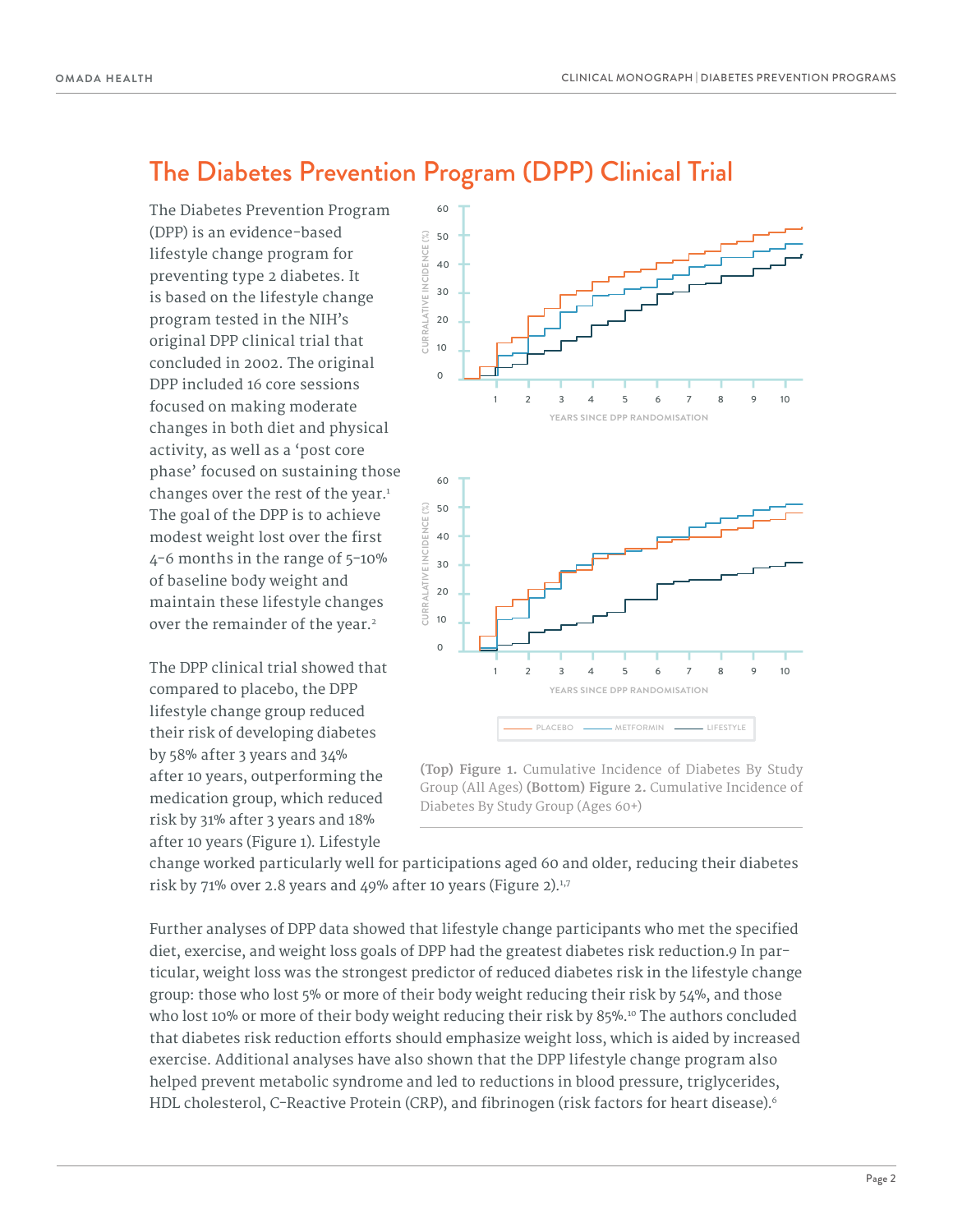## DPP Lifestyle Interventions – How They Perform in the Real World

Since the DPP was considered a landmark clinical trial, its initial results were published in 2002 in the New England Journal of Medicine, and influenced organizations such as the American Academy of Clinical Endocrinologists to include it as the cornerstone intervention in their treatment guidelines for prediabetes: "Given its safety and the strength of evidence for its effectiveness in improving glycemia and reducing CVD risk factors, the preferred treatment approach for prediabetes is intensive lifestyle management."<sup>11</sup>

As a result of the DPP lifestyle change program's significant success in reducing diabetes risk, there have been dozens of efforts to translate the intervention to real-world settings, in both the US and internationally. A systematic review and meta-analysis of real-world DPP translation studies found that 22 studies (with 24 study groups) had outcome data for weight loss at 12 months (Figure 3).<sup>12</sup> Real-world translations showed a mean weight loss of -2.4% at 12 months, considerably lower than the original DPP clinical trial, in which the lifestyle arm achieved -6.9% weight loss at 12 months. It is important to note that the original DPP clinical trial used methods to maximize efficacy—including a 3-week practice period to screen out participants who were not motivated to adhere to treatment, as well as small financial incentives—which were not included in the real-world studies analyzed.<sup>13</sup>

Despite the lower average weight loss in real-world translations, the meta-analysis showed that real-world DPP translations still likely produced a clinically meaningful effect on diabetes incidence, and those that adhered more to guidelines for behavioral strategies used in diabetes prevention programs produced the greatest weight loss outcomes. Another systematic review of DPP programs investigated the behavioral strategies used in randomized control trials and found that "a robust behavioral change strategy is an essential part of an effective lifestyle modification program."<sup>14</sup>

### The *Prevent* Online Diabetes Prevention Program

The CDC's National Diabetes Prevention Program has tried to disseminate DPP programs nationwide, but these efforts have been hindered by several factors: 1) the brick-andmortar DPP programs cannot scale to reach all the people it must; 2) most Americans cannot consistently fit fixed weekly meetings into otherwise busy lives; 3) health coaches (who are not typically employed by the providers) are difficult to track and manage across disparate physical sites; and  $\Delta$ ) it is a challenge to consistently track progress and harness insights across larger groups. As a result, Omada Health, Inc. designed the *Prevent* program to translate the DPP into a digital format that makes evidence-based treatment of prediabetes accessible and engaging to millions of Americans. *Prevent* includes 4 major intervention components: small-group support, personalized health coaching, DPP curriculum, and digital tracking tools.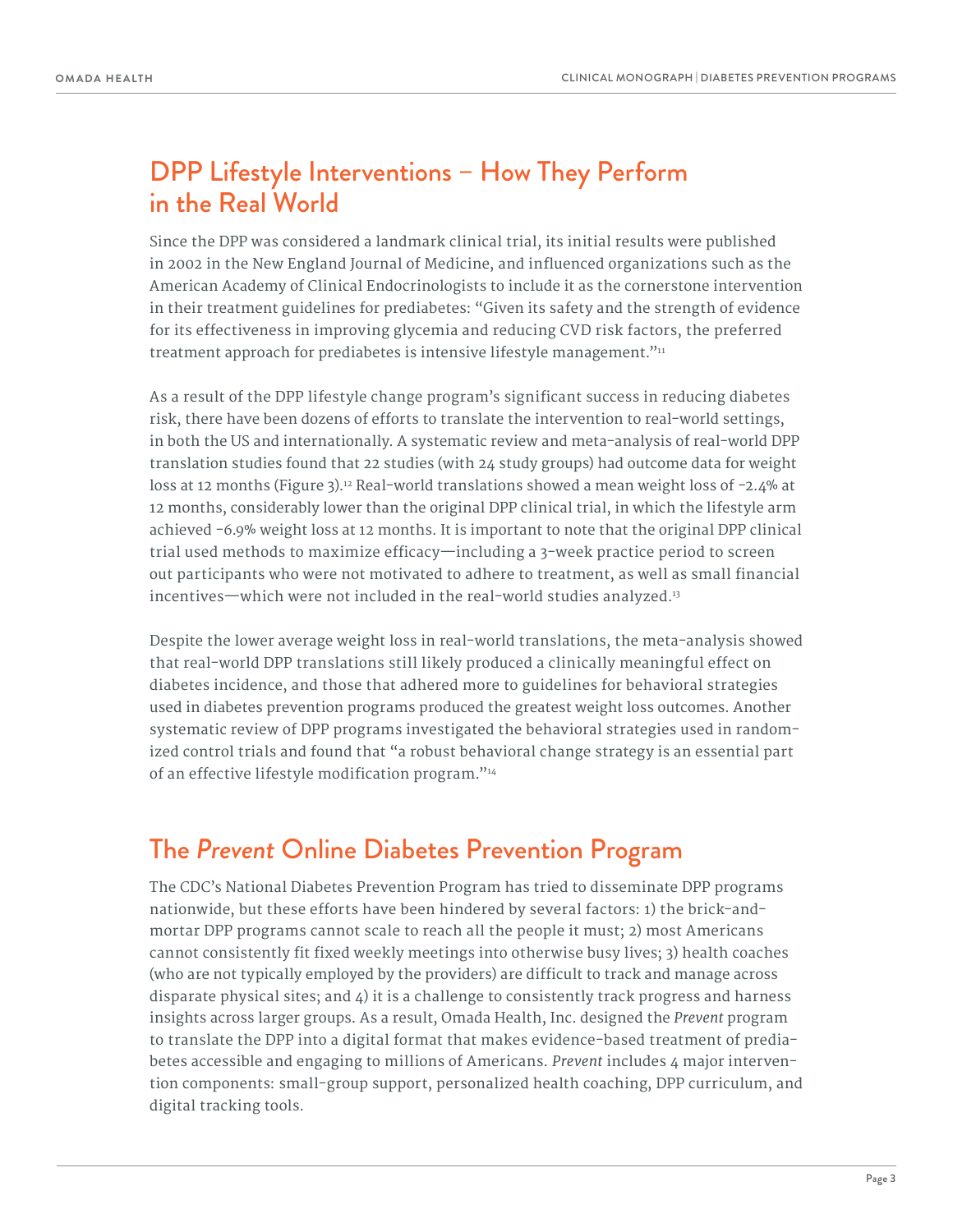| 83 GROUP               | Michele M.                                             |                                                                                        |                    |
|------------------------|--------------------------------------------------------|----------------------------------------------------------------------------------------|--------------------|
|                        | HEALTH COACH                                           | Denise<br>Tim<br>Samantha<br>Peggy                                                     | Michael<br>William |
| <b>MISSAGE CO</b><br>Θ | C MESSAGE<br>F INTRO VIDEO                             |                                                                                        |                    |
| PROGRESS               | <b>GROUP TOTAL</b><br>$325.8 -$<br>WEIGHT LOSS         | Margaret<br>Lillian<br>30 <sup>4</sup><br>James                                        | George<br>Beatrice |
| m<br>LESSONS <b>O</b>  | <b>WEIGH IN 220105.</b>                                | What's on your mind?                                                                   |                    |
| ₫<br><b>SKILLS</b>     | FOOD TRACKER<br>$\hat{\phantom{a}}$                    |                                                                                        | ٥<br>POST          |
|                        | $\epsilon$<br>Today v<br>$\,$                          |                                                                                        |                    |
|                        | $-$ BREAKFAST<br>$\longrightarrow$ 00                  | Denise<br>I just heard about a walk-a-thon this weekend in Chicago. It's SK and I just | 4 hours ago        |
|                        | @ Breakfast hems<br>Granola - Honey Almond<br>$^{(i)}$ | signed up. First time for everything, huh?<br>$\circ$<br>4 hearts                      |                    |
|                        | $\circledcirc$<br>Greek Yogurt                         | View 2 more comments                                                                   |                    |
|                        |                                                        |                                                                                        |                    |
|                        |                                                        |                                                                                        |                    |
|                        |                                                        |                                                                                        |                    |
|                        |                                                        |                                                                                        |                    |
|                        |                                                        |                                                                                        |                    |

**Figure 3.** Screenshot of *Prevent* program's online social network.

To re-create the experience and group dynamic of an in-person program, participants are demographically matched into online groups of around 15 participants to maximize social relatedness (based on similar location, age, and Body Mass Index (BMI)). Participants communicate with each other via a private online social network, which resembles popular social networks such as Facebook (Figure 3). An online group discussion board allows participants to post and reply to comments about how they were doing and progressing. Participants can "like" and "understand" comments to express social support and empathy, which mimic key group

therapeutic processes. Group discussion is asynchronous, rather than live, to make the intervention more flexible and convenient. Visual progess bars allow group members to see each other's relative progress towards the shared 5-10% weight loss goal, and provide social support and accountability to one another.

Each group is led by a professional health coach, trained in a manner consistent with CDC DPRP standards for lifestyle coaches. Health coaches serve an important moderating and personalizing function by communicating with participants via online private messages or telephone calls and text messages. Health coaches keep participant discussions on track, provided feedback on food logs and physical activity progress, and provide individualized counseling using techniques such as motivational interviewing, personalized recommendations on diet and exercise, etc.

The DPP curriculum is presented in an online format that resembles popular online learning platforms such as Coursera. *Prevent* begins with a 16-week core program phase, consisting of 16 online weekly lessons adapted from the CDC NDPP core curriculum. Lessons are posted every Sunday morning, and participants are encouraged to complete them at their own convenience within the week. Lessons resemble an online workbook, in which individuals read curriculum content and answer relevant free response questions, which are shared with their health coach and groups. A lesson is considered complete if a participant clicks through all of the pages and answers the free response questions to indicate engagement and understanding.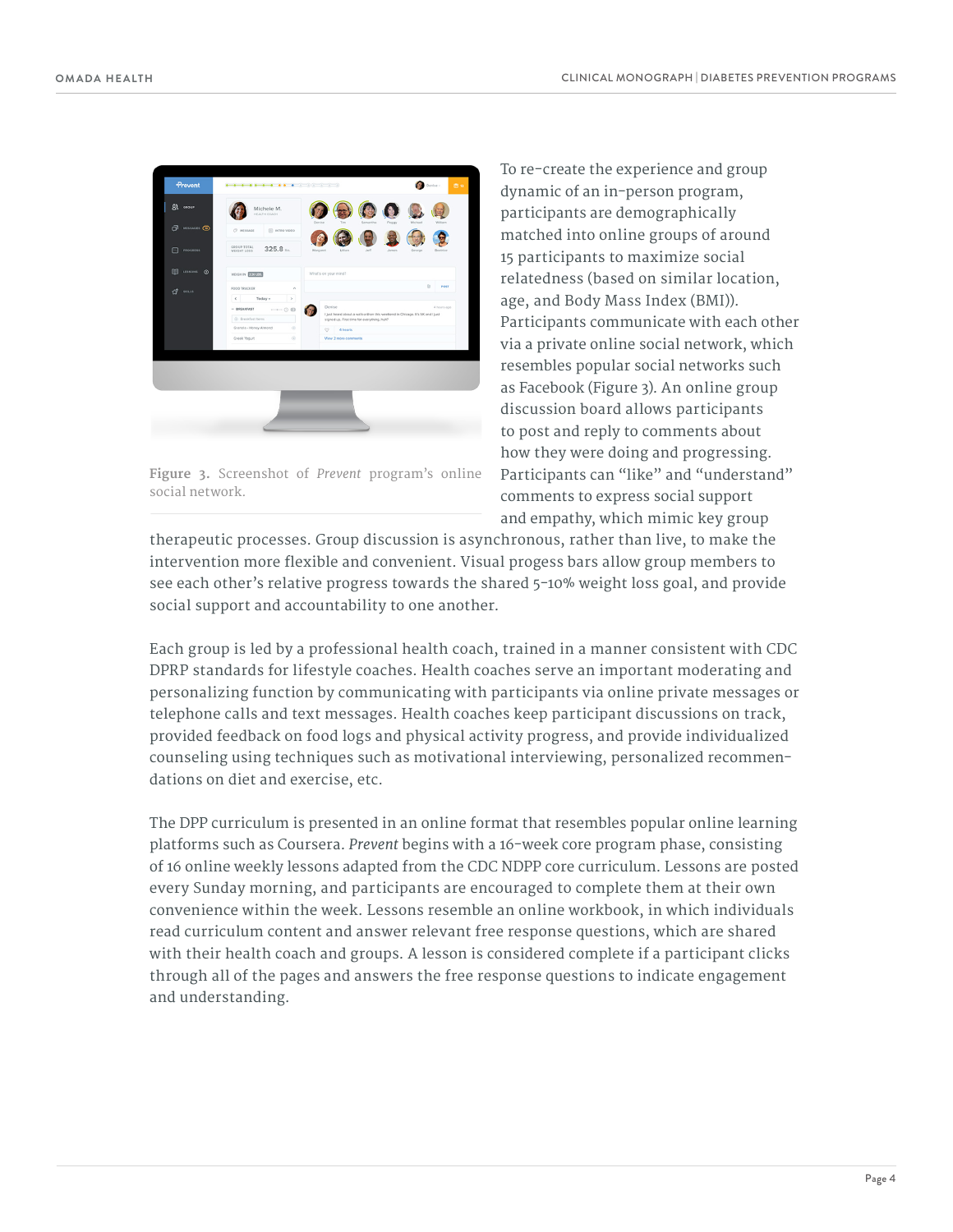## *Prevent* 1-Year Study – Published Outcomes

A pilot usability study was published in April 2014 on the clinical outcomes of the *Prevent* online DPP program. 220 participants who reported a clinical diagnosis of prediabetes within the past year were recruited and enrolled via online advertisements during 2012.<sup>15</sup> Participants underwent the *Prevent* 'core' 16-week intensive lifestyle change intervention, and were then offered to continue with a 'post-core' lifestyle maintenance intervention, with the entire intervention (core plus post-core) totaling 12 months. 187 participants met analysis criteria for the core program and achieved an average of 5.0% and 4.8% weight loss at 16 weeks and 12 months, respectively (Figure 4). They also had a 0.37% reduction in their A1C level at final measurement, decreasing from an average A1C in the prediabetes range to an average A1C in the normal range. 144 of these same participants also met inclusion criteria for the post-core program and achieved an average of 5.4% and 5.2% weight loss at 16 weeks and 12 months, respectively, and a 0.40% reduction in A1C at final measurement (Figure 5).



**(Top) Figure 4.** *Prevent* study Adjusted mean weight among core and post-core participants. **(Bottom) Figure 5.** *Prevent* study Adjusted mean A1C among core and post-core participants.

Results indicate that *Prevent* meets CDC DPRP outcome standards for diabetes prevention programs, and that its ~5% average weight loss outcome in the initial pilot study compares favorably to the 2.4% average weight loss seen in other real-world DPP translations.10 The results suggest that online delivery platforms like *Prevent* offer an effective and scalable solution to address the obesity and diabetes epidemics.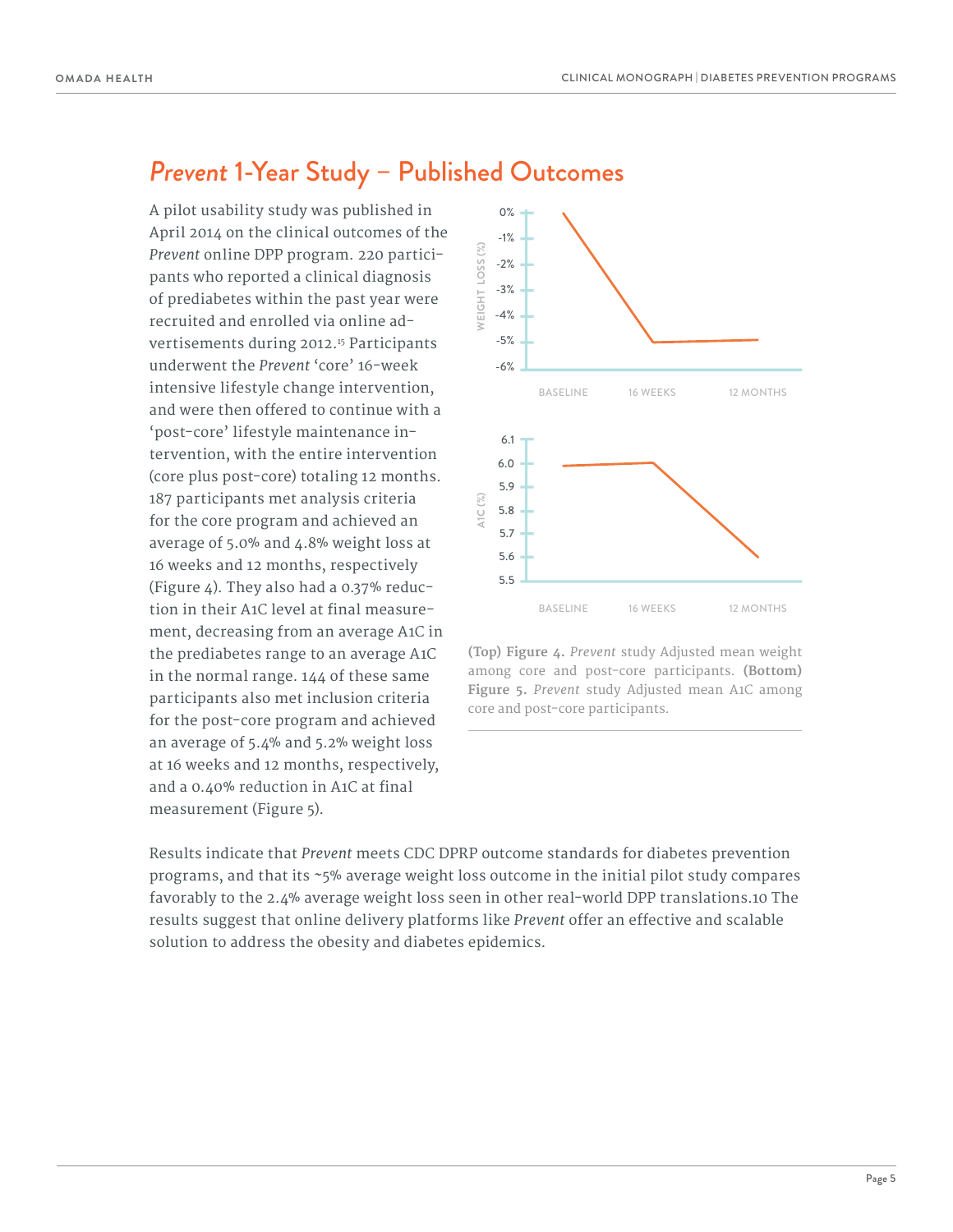#### Commercial Results of *Prevent* to Date

Since the pilot study, over 1000 real-world participants have engaged in *Prevent's* 16-week core program. Participants were a mix of those who were self-referred, physician-referred, or employer-referred. No participants were received financial incentives for participation in the program. These participants have achieved an average weight loss of 5.1% at 16 weeks. Of the over 100 participants who have 1-year data, they show an average weight loss of 5.9% at 1-year (Figure 6).

Continued experience with *Prevent* to date suggests that the program continues to improve despite roll-out into real-world settings. This effect, rarely seen for medical interventions, is likely due to key features of the digital DPP intervention itself:

- Full-time DPP health coaches that are dedicated to the program and thus learn quickly about effective techniques for participant management.
- $\cdot$  Continued refinement and enhancement of digital user interfaces and intervention processes, overseen in an analytical and central fashion by Omada Health, Inc.



**Figure 6.** Mean weight of Commercial participants who enrolled at least 16 weeks and 52 weeks ago.

Furthermore, real-world weight-loss results of *Prevent* compare even more favorably to real-world in-person DPP translations, suggesting that a 'digital therapeutics' approach to the DPP may be the preferred choice for the majority of persons living with prediabetes.